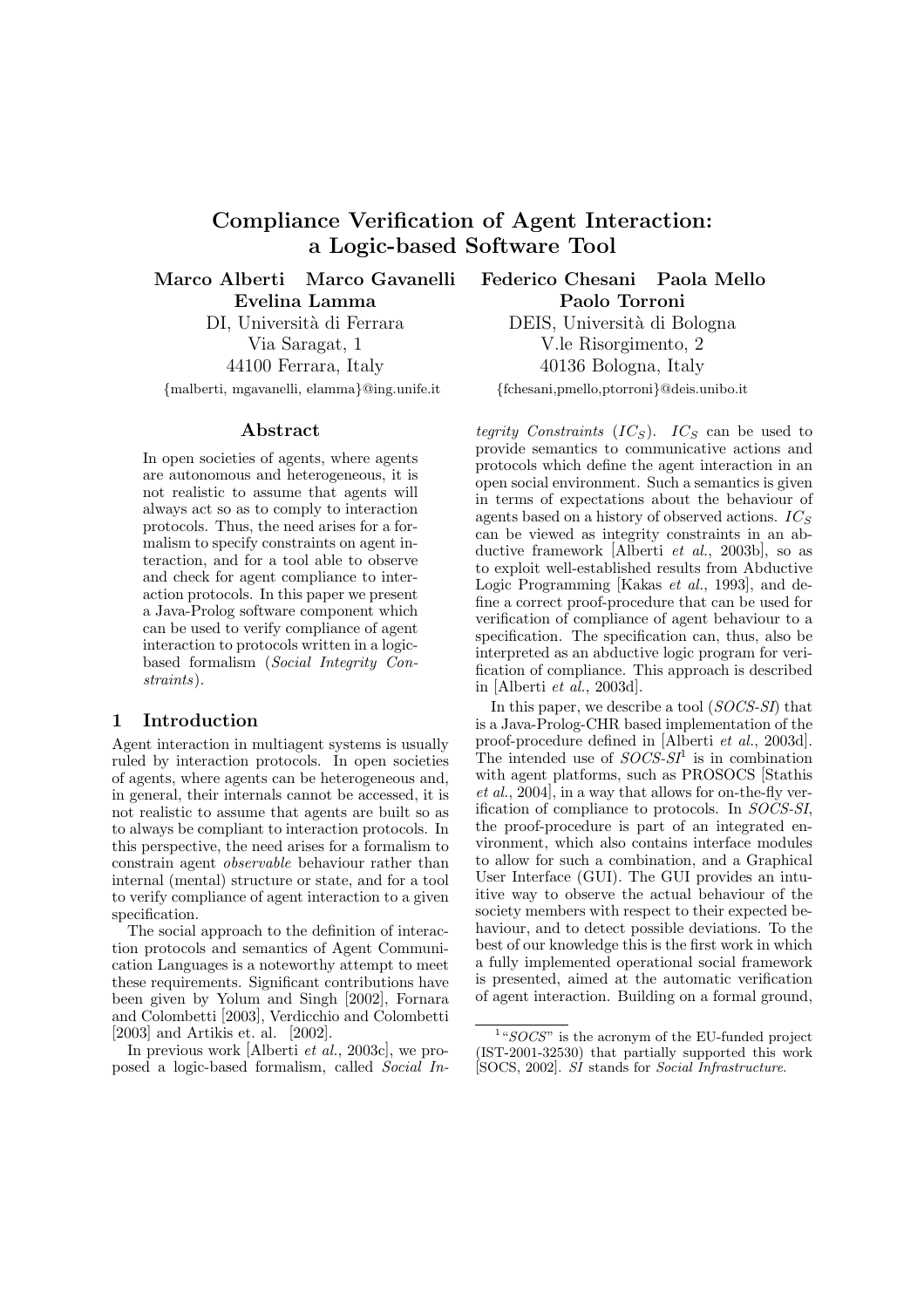out work contributes towards bridging the gap between theory and implementation of multi-agent systems.

The paper is structured as follows. In Sect. 2, we give a brief, informal introduction to the framework and to the proof-procedure. In Sect. 3, we present the implementation of the proofprocedure. Discussion of related work and conclusions follow.

## 2 Logic-based Specification and Verification

In this section we give the necessary background on the formal framework proposed by Alberti et al. [2003a; 2003c; 2003b] for the specification of agent interaction in open<sup>2</sup> societies of agents. The reader is referred to those papers for a complete description.

The framework assumes the existence of an entity (Social Compliance Verifier or SCV, for short) which is external to agents, and is devoted to check their compliance to the specification of agent interaction.

The SCV is aware of the ongoing social agent interaction: this is represented by a set of (ground) facts called events, and indicated by functor H.

For example,  $\mathbf{H}(request(a_i, a_j, give(10\$ {5}), d\_1), 7) represents the fact that agent  $a_i$  requested agent  $a_i$  to give 10\$, in the context of interaction  $d_1$  (dialogue identifier) at time 7.<sup>3</sup>

In open agent societies, the agent behaviour is unpredictable, because agents are autonomous; however, when interaction protocols are defined, we are able to determine what are the possible expectations about future events. This represents in some sense the "ideal" behaviour of a society. Expectations can be positive (events expected to happen, indicated by the functor  $\bf{E}$ ) or negative (events expected *not* to happen, functor  $EN$ ). Expectations have the same format as events, but they will, typically, contain variables, to indicate that expected events are not completely specified. CLP [Jaffar and Maher, 1994] constraints can be imposed on variables to restrict their domain.

For instance,  $\mathbf{E}(accept(a_k, a_i, giv(M), d_2), T_a): M \geq 10, T_a \leq 15$  represents the expectation for agent  $a_k$  to accept giving agent  $a_i$  an amount M of money, in the context of interaction  $d_2$  (dialogue identifier) at time  $T_a$ ; CLP constraints say that M is expected to be greater or equal than 10, and  $T_a$  to be less or equal than 15.

The way expectations are generated, given the happened events and the current expectations, is specified by means of Social Integrity Constraints  $(IC_S).$ 

Let us consider an example with two agents involved (although  $IC_S$  can be applied to any-party agent interaction):

$$
\mathbf{H}(request(A, B, P, D), T_1)
$$
  
\n
$$
\rightarrow \mathbf{E}(accept(B, A, P, D), T_2) : T_2 \le T_1 + \tau \quad (1)
$$
  
\n
$$
\lor \mathbf{E}(refuse(B, A, P, D), T_2) : T_2 \le T_1 + \tau
$$

states that, if agent A makes a request of P to agent  $B$ , in the context of interaction  $D$  at time  $T_1$ , then agent  $B$  is expected to *accept* or *refuse*  $P$ by  $\tau$  time units after the *request*.

The following  $IC_S$ :

$$
\mathbf{H}(accept(A, B, P, D), T_1) \rightarrow \mathbf{EN}(refuse(A, B, P, D), T_2) : T_2 \ge T_1
$$
 (2)

$$
\mathbf{H}(refuse(A, B, P, D), T_1) \rightarrow \mathbf{EN}(accept(A, B, P, D), T_2) : T_2 \ge T_1
$$
 (3)

express, instead, mutual exclusiveness between accept and refuse: if an agent performs an accept, it is expected not to perform a refuse with the same content after the accept, and vice versa. In this way, we are able to define protocols as sets of forward rules, relating events to expectations.

Abduction [Kakas et al., 1993] is a reasoning paradigm which consists of formulating hypotheses (called abducibles) to account for observations; in most abductive frameworks, integrity constraints are imposed over possible hypotheses in order to prevent inconsistent explanations. The idea behind our framework is to formalize expectations about agent behaviour as abducibles, and to use Social Integrity Constraints such as (1), (2) or (3) to prevent such agent behaviour that is not compliant with interaction protocols.

Given the partial history of a society, an abductive proof procedure (SCIFF, [Alberti et al., 2003d]) generates expectations about agent behaviour so as to comply with Social Integrity Constraints. SCIFF is inspired by the IFF proof procedure, [Fung and Kowalski, 1997] augmented as needed to manage CLP constraints. The most distinctive feature of SCIFF, however, is its ability to

<sup>&</sup>lt;sup>2</sup>We intend *openness* in societies of agents as Artikis et al. [2002], where agents can be heterogeneous and

possibly non-cooperative. <sup>3</sup>We make the simplifying assumption about time of events, that the time of sending a message is the same as receiving it, and that such time is assigned by the social framework.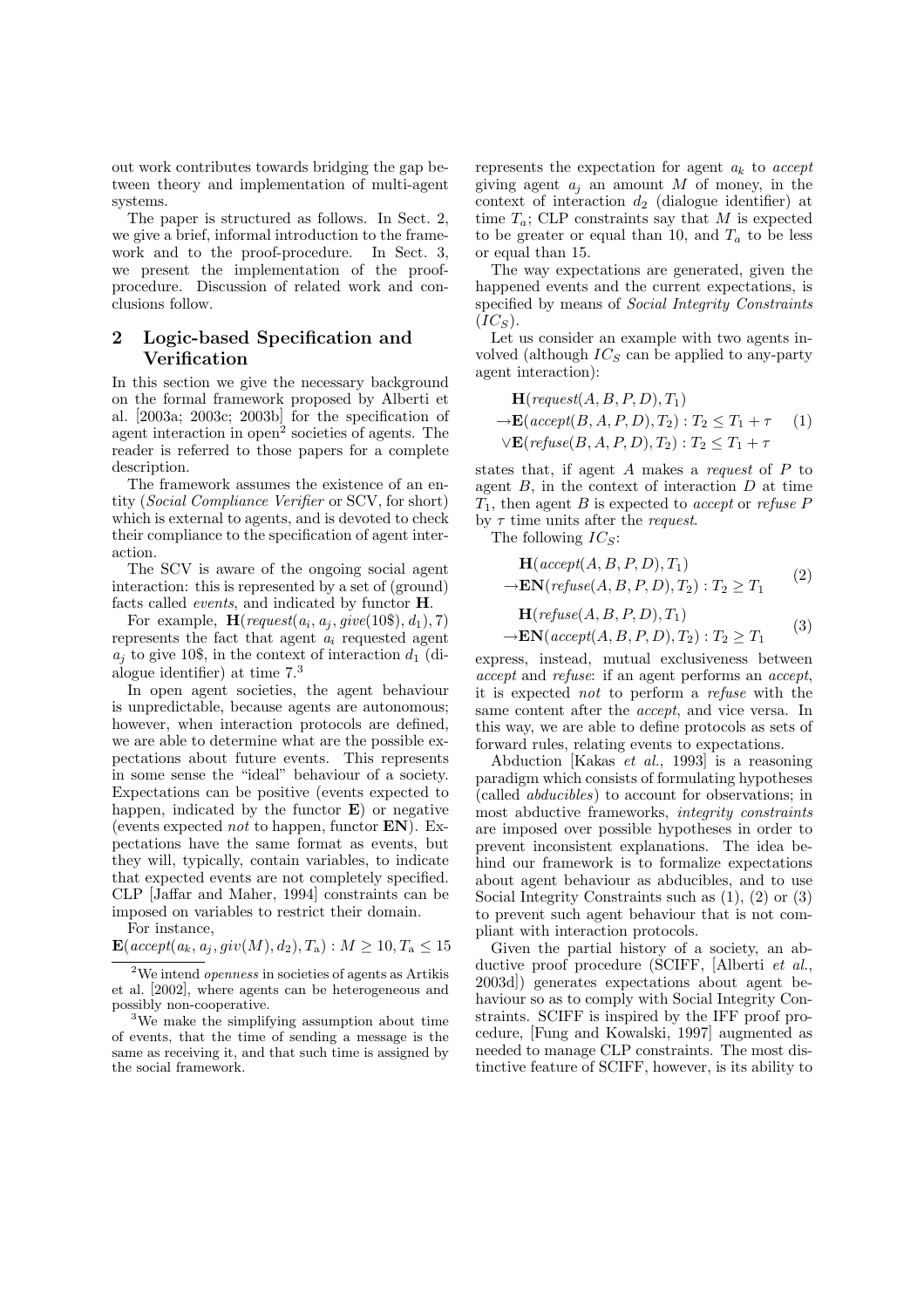

Figure 1: Overview of the SOCS-SI architecture

check that the generated expectations are fulfilled by the actual agent behaviour (i.e., that events expected (not) to happen have actually (not) happened), which cannot be assumed a priori in an open society of autonomous agents.

### 3 The SOCS-SI Tool

In this section, we describe the implementation of the SOCS-SI tool for compliance verification of agent interaction. The tool is composed of an implementation of the proof-procedure specified in [Alberti et al., 2003d], interfaced to a graphical user interface and to a component for the observation of agent interaction.

The SOCS-SI software application is composed by a set of modules. All the components except one (the proof-procedure) are implemented in the Java language.

The core of *SOCS-SI* is composed by three main modules (see Fig. 1), namely:

- Event Recorder: fetches events from different sources and stores them inside the History Manager.
- History Manager: receives events from the Event Recorder and composes them into an "event history".
- $\bullet$  Social Compliance Verifier: fetches events from the History Manager and passes them to the proof-procedure in order to check the compliance of the history to the specification.

In our model, agents communicate by exchanging messages, which are then translated into H events (see Sect. 3.3). The Event Recorder fetches events and records them into the History Manager, where they become available to the proofprocedure (see Sect. 3.1). As soon as the proofprocedure is ready to process a new event, it fetches one from the History Manager. The event is processed and the results of the computation are returned to the GUI. The proof-procedure then continues its computation by fetching another event if there is any available, otherwise it suspends, waiting for new events.

A fourth module, named Init&Control Module provides for initialization of all the components in the proper order. It receives as initial input a set of protocols defined by the user, which will be used by the proof-procedure in order to check the compliance of agents to the specification.

## 3.1 Implementation of the proof-procedure

For the implementation of the society proofprocedure, SICStus Prolog [SICStus, 2000] has been chosen, for the following reasons:

- the Prolog language offers built-in facilities for the implementation of dynamic data structures and (customizable) search strategies;
- SICStus Prolog allows for state-of-the-art CLP; in particular, the CLPB, CLPFD and CHR libraries have been exploited;
- SICStus Prolog features a bidirectional Java-Prolog interface (Jasper), which has been necessary to interface the proof-procedure with the other modules of the social demonstrator.

As the IFF proof-procedure [Fung and Kowalski, 1997], the social proof-procedure described in [Alberti et al., 2003d] specifies the proof tree, leaving the search strategy to be defined at implementation level. The implementation is based on a depth-first strategy. This choice, enabling us to tailor the implementation for the built-in computational features of Prolog, allows for a simple and efficient implementation of the proof.

The Prolog-CHR module implements the transitions of the proof procedure. CHR [Frühwirth, 1998] is a rewriting system for implementing new constraints. It is based on forward rules that rewrite constraints into other constraints. By implementing the data structures of the proof procedure (eg. PSIC, EXP) as CHR constraints, the transitions can be implemented as CHR rules.

### 3.2 The Java-Prolog Interface

The main task of the Java portion of the Social Compliance Verifier is to interact with the proofprocedure. The SICStus Runtime libraries are ac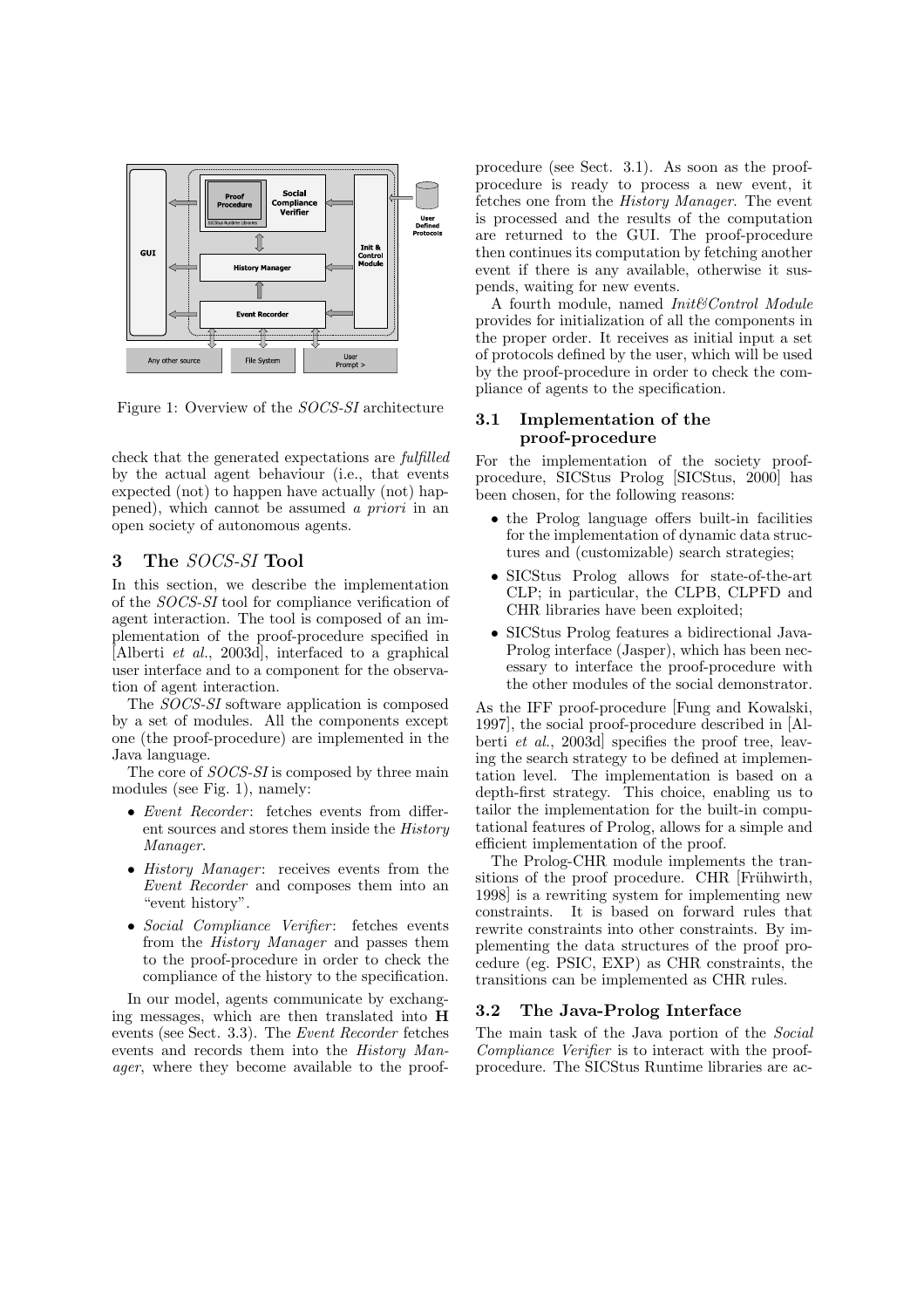cessed from Java using the Jasper package and native interfaces. All data exchanged between the Java sides and the Prolog program is translated into String objects. In order to process and filter the String objects, Java regular expressions are extensively used. These expressions are defined in a configuration file, loaded at initialization time. Our software application can deal with different proof-procedure implementations, without any a priori assumption about the format of the exchanged parameters. It is sufficient to properly re-define the regular expressions in the config file, and a new proof-procedure can be easily integrated into the software application.

#### 3.3 Messages vs. Events

While the proof-procedure can deal with events of any format that can be represented by a Prolog term, for the purposes of this work we can assume that the agents communicate by exchanging "messages", where a message is defined by the following data set:

- a sender
- a receiver (one or more than one)
- a dialogue identifier
- a time
- a communication performative
- a list of parameters of such a performative

Our software can deal with any platform for agents, as long as the communication between agents can be represented in such a way. Inside the application, each message is translated into an "event".

## 3.4 The Recorder Interface

The Event Recorder fetches events from the external world using modules, each module being specialized for a specific source. For testing and debugging purposes, we developed modules to interact with the user prompt as well as with the file system; it is possible to add as many specialized modules as desired, provided that they implement the interface RecorderInterface. In order to integrate our application with an already existing platform the user should:

- 1. create a Java class that implements the RecorderInterface
- 2. select it as message source during the application configuration (through the configuration GUI, or modifying the config file).

The RecorderInterface that we propose defines three methods, where the class SOCSEvent is our internal representation of events:



Figure 2: A screenshot of the application

- public SOCSEvent listen(). Returns an instance of the SOCSEvent class if a message is available, or it waits (suspends) until a message arrives.
- public long speak(SOCSEvent aMsg). Gives our application the capability to communicate with agents, by sending a message. It returns the time the message is sent.
- public long getTime(). Returns the actual time. It is used to check temporal deadlines.

The RecorderInterface has originally been defined as a subset of the low level communication API defined in the PROSOCS platform [Stathis et al., 2004], which is used to perform controlled experiments in the context of global computing applications, within the SOCS project [SOCS, 2002]. However, one of the design specifications we strove to obtain was to have an interface general enough to allow integration with most agents platforms currently available.

#### 3.5 The Graphical User Interface

The Graphical User Interface is implemented by using the Swing graphic library, and implements the Model-View-Control programming pattern. The main window is composed of three areas (or sub-window), and of a button bar that contains the controls (see Fig. 2).

The bottom area contains the list of all the messages received by the SOCS-SI: the next message to be processed by the proof-procedure is emphasized (in Fig. 2 it is the third row, which is darker). The area on the left contains the list of agents known by the society, i.e. , agents that have performed at least one communicative action. The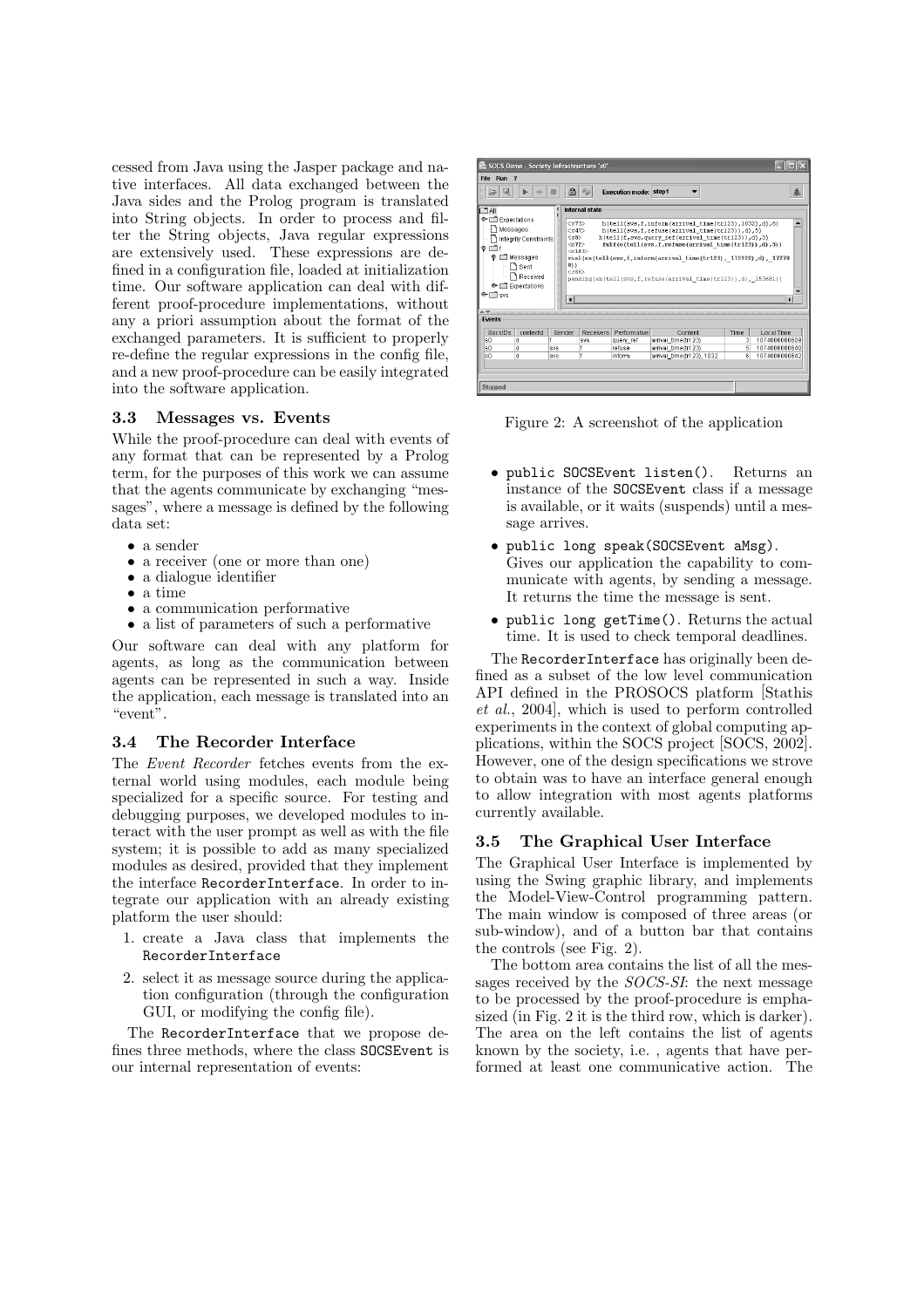larger frame on the right contains the results of the computation, returned by the proof-procedure. These results are expressed in terms of society expectations about the future behavior of agents, and also in terms of fulfilled expectations and violations of social rules. By selecting an agent from the left pane, it is possible to restrict the information shown on the larger pane to be only that relevant to that particular agent. Among other features, it is possible to execute step-by-step the application, so that it elaborates one message at a time and then waits for a user acknowledge (similarly to the debug interface of modern compilers).

## 4 Related work

The social approach to the definition of interaction protocols and semantics of Agent Communication Languages has been documented in several noteworthy contributions of the past years. Among them, Artikis et al. [2002] present a formal framework for specifying systems where the behaviour of the members and their interactions cannot be predicted in advance, and for reasoning about and verifying the properties of such systems. The framework relies upon a deontic logic formalism, and on the concepts of permission, prohibition, and empowerment. The paper also describes a Society Visualizer to demonstrate animations of protocol runs in such systems. A noteworthy difference with  $[Artikis et al., 2002]$  is that we do not explicitly represent the institutional power of the members and the concept of valid action. "Permitted" are all social events that do not determine a violation, i.e., all events that are not explicitly "forbidden" are "allowed". Being detached from any deontic infrastructure, our framework can be used for a broader spectrum of application domains, from intelligent agents to reactive systems.

Yolum and Singh [2002] apply a variant of Event Calculus [Kowalski and Sergot, 1986] to commitment-based protocol specification. The semantics of messages (i.e., their effect on commitments) is described by a set of operations whose semantics, in turn, is described by predicates on events and fluents; in addition, commitments can evolve, independently of communicative acts, in relation to events and fluents as prescribed by a set of postulates. Such a way of specifying protocols is more flexible than traditional approaches based on action sequences in that it prescribes no initial and final states or transitions explicitly. It only restricts the agent interaction in that, at the end of a protocol run, no commitment must be pending;

agents with reasoning capabilities can themselves plan an execution path suitable for their purposes, by means of an Abductive Event Calculus planner. Our notion of expectation is more general than that of commitment adopted by [Yolum and Singh, 2002] or by other work, such as [Fornara and Colombetti, 2002]: it represents the expectation about a (past or future) event, without any reference to specific roles of agents (such as a commitment's debtor and creditor), and it does not necessarily need to be brought about by a specific agent.

Finally, several other frameworks in the literature aim at verifying properties about the behaviour of social agents at design time. Often, such frameworks define structured hierarchies, roles, and deontic concepts such as norms and obligations as first class entities. Notably, ISLANDER [Esteva *et al.*, 2002] is a tool for the specification and verification of interaction in complex social infrastructures, such as electronic institutions. ISLANDER allows to analyze situations, called scenes, and visualize liveness or safeness properties in some specific settings. The kind of verification involved is static and is used to help designing institutions. Although our framework could also be used at design time, its main intended use is for on-the-fly verification of heterogenous and open systems.

## 5 Conclusions and future work

In current years, there is a considerable ongoing effort in the area of interaction specification, and the domain seems to be well suited for formal approaches. In this paper, we presented a software component for the verification of compliance of agent interaction to a specification given in a logic-based formalism. The component features a graphical user interface, and can receive input from several possible sources. The portion of the software devoted to verification of compliance implements an abductive proof-procedure by using SICStus Prolog and, in particular, its CHR library.

Future work will be devoted to studying properties of agent interaction at runtime and at design time, in combination with PROSOCS, to developing a methodology for designing the interaction space of multi-agent systems (protocols and semantics of communicative acts), by using SOCS-SI possibly in combination with other existing methodologies, and to interfacing the component to other existing agent platforms such as JADE [JADE, 2000], so to act as a further ver